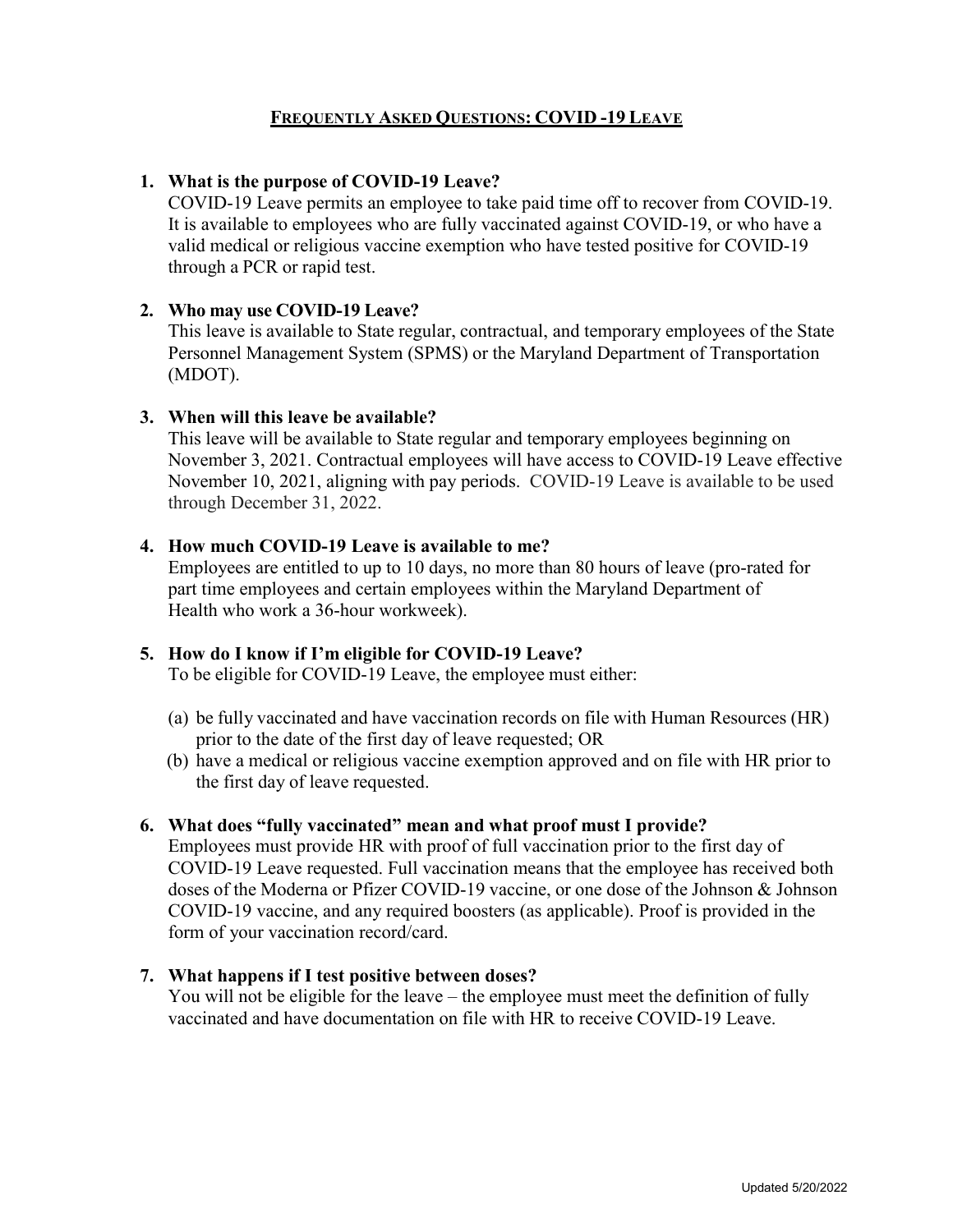# **8. Are employees who have exemptions for medical or religious reasons eligible for COVID-19 Leave?**

Yes, employees with a valid medical or religious vaccine exemption are eligible for COVID-19 Leave. Exemptions must be approved and on file with HR prior to the first day of COVID-19 Leave requested.

# **9. How do I request COVID-19 Leave?**

Once an employee is determined to eligible based on vaccination or exemption status, the employee will then need to provide a positive PCR or rapid test result for COVID-19 dated no sooner than three days prior to the first day of leave requested, and no later than the last day of leave requested. Additionally, employees will need to provide a completed *COVID-19 Leave Request Form*, provided by Management*.* **The positive test result and completed form must be submitted to HR no later than the end of the pay period following the pay period of the requested leave.**

## **10. How do I code my timesheet?**

After all documentation has been verified and accepted, timekeepers will grant the COVID-19 time off hours and the timekeeper will make the corrections to the timesheet as necessary. Timekeepers will not be permitted to make adjustments for employees who do not turn in documents by the end of the pay period following the pay period the leave is requested.

#### **11. What if I do not need to use all the COVID-19 Leave that is available to me?**

Generally, COVID-19 Leave must be used for consecutive days to recover from COVID-19; however, the employee is not required to use all the COVID-19 Leave at once if not needed. The timekeeper will only grant the hours needed for the employee's current absence.

# **12. May I use COVID-19 Leave if a member of my household tests positive for COVID-19?**

No, COVID-19 Leave is only available to the employee who has tested positive using the PCR or rapid test and is recovering. COVID-19 Leave is not available to be used for the care of a member of the household or for childcare purposes.

## **13. When will COVID-19 Leave be available?**

COVID-19 Leave will be available for SPMS and MDOT State Regular and Temporary employees beginning on Wednesday, November 3, 2021. Contractual employees will be able to utilize COVID-19 Leave beginning Wednesday, November 10, 2021. COVID-19 Leave will not be available for use after December 31, 2022.